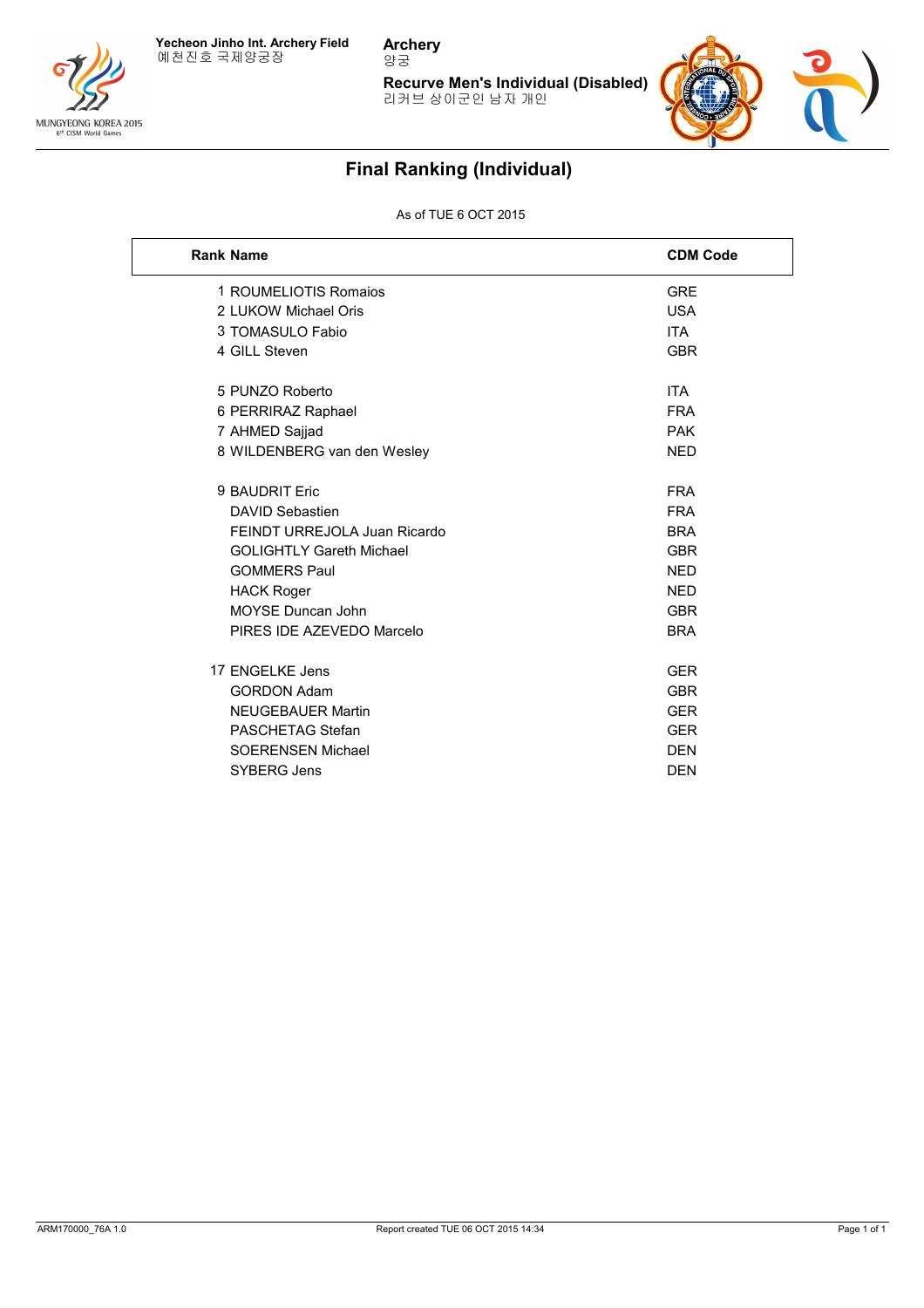

MUNGYEONG KOREA 2015 6th CISM World Gam

**Archery** 양궁

**Recurve Men's Individual (Disabled)**

리커브 상이군인 남자 개인



## **Brackets (Individual - Final Rounds)**

대진표(개인 - 최종 라운드)



| <b>Final Ranking</b>        |            |         |
|-----------------------------|------------|---------|
| 1 ROUMELIOTIS Romaios       | GRE        |         |
| 2 LUKOW Michael Oris        | USA        |         |
| 3 TOMASULO Fabio            | <b>ITA</b> |         |
| 4 GILL Steven               | <b>GBR</b> |         |
| 5 PUNZO Roberto             | <b>ITA</b> | 4 (106) |
| 6 PERRIRAZ Raphael          | <b>FRA</b> | 2(86)   |
| 7 AHMED Sajjad              | <b>PAK</b> | 0(62)   |
| 8 WILDENBERG van den Wesley | <b>NED</b> | 0(53)   |

GILL Steven 2

(22,23**,23**,19)

#### **NOTES**

In each set the athlete with the highest score is awarded 2 points. In case of a tied score, both athletes are awarded 1 point.

#### **LEGEND**

Ath. No. Athlete Number **RR** Ranking Round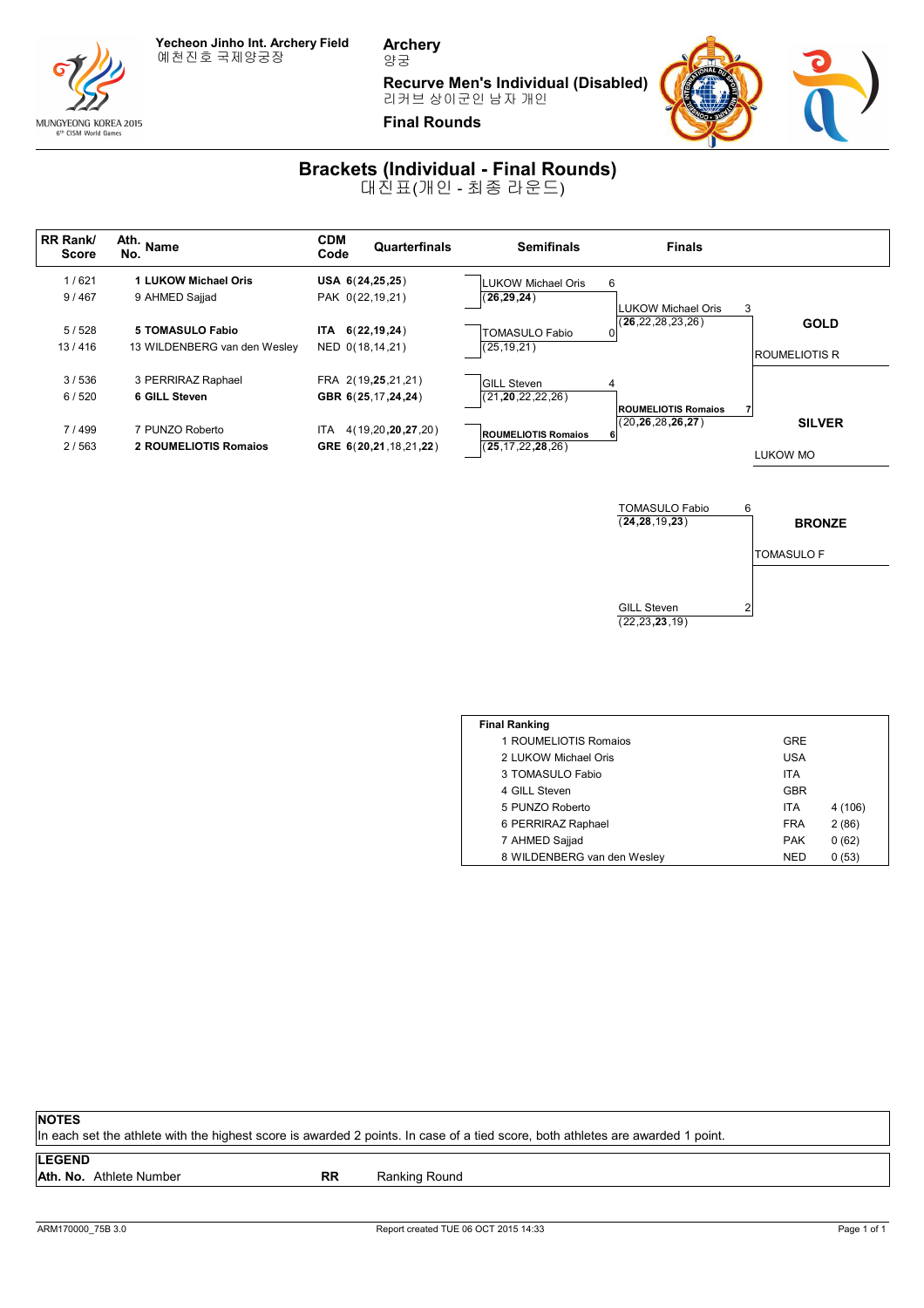

MUNGYEONG KOREA 2015<br>
6<sup>th</sup> CISM World Games

**Archery** 양궁

**Recurve Men's Individual (Disabled)**



## **Brackets (Individual)**

대진표(개인 - 엘리미네이션 라운드)

| RR Rank/<br><b>Score</b> | Ath. Name                             | <b>CDM</b><br>Code    | 1/16 | 1/8                                            | Quarterfinals                                 |
|--------------------------|---------------------------------------|-----------------------|------|------------------------------------------------|-----------------------------------------------|
| 1/621                    | 1 LUKOW Michael Oris                  | <b>USA</b>            |      | <b>LUKOW Michael Oris</b>                      | 6                                             |
|                          | <b>BYE</b>                            |                       |      | (22, 27, 25)                                   |                                               |
|                          |                                       |                       |      |                                                | <b>LUKOW Michael Oris</b><br>6<br>24, 25, 25) |
| 17/312                   | 17 SYBERG Jens                        | DEN 2(16,12,16,5)     |      | MOYSE Duncan John                              | $\Omega$                                      |
| 16/319                   | 16 MOYSE Duncan John                  | GBR 6(10,18,17,20)    |      | (10, 12, 16)                                   |                                               |
| 9/467                    | 9 AHMED Sajjad                        | <b>PAK</b>            |      |                                                | 6                                             |
|                          | <b>BYE</b>                            |                       |      | AHMED Sajjad<br>$(24, 23, 27, 9, 19 - T7)$     |                                               |
|                          |                                       |                       |      |                                                | AHMED Sajjad<br> 0                            |
|                          | BYE                                   |                       |      | <b>GOMMERS Paul</b>                            | 22, 19, 21)<br>5                              |
| 8/498                    | 8 GOMMERS Paul                        | <b>NED</b>            |      | $(20, 23, 23, 22, 20 - T1)$                    |                                               |
|                          |                                       |                       |      |                                                |                                               |
| 5/528                    | <b>5 TOMASULO Fabio</b><br><b>BYE</b> | <b>ITA</b>            |      | TOMASULO Fabio<br>(15, 19, 18, 25, 24)         | 6                                             |
|                          |                                       |                       |      |                                                | <b>TOMASULO Fabio</b><br>6                    |
| 21/198                   | 21 ENGELKE Jens                       | GER 2(20,11,11,11)    |      | PIRES IDE AZEVEDO Marcelo                      | (22, 19, 24)                                  |
| 12/439                   | 12 PIRES IDE AZEVEDO Marcelo          | BRA 6(12,16,19,12)    |      | (6,21,21,16,12)                                | 4                                             |
|                          |                                       |                       |      |                                                |                                               |
| 13/416                   | 13 WILDENBERG van den Wesley          | NED 6(15,23,21)       |      | WILDENBERG van den Wesley                      | - 6                                           |
| 20 / 202                 | 20 NEUGEBAUER Martin                  | GER 0(6,13,1)         |      | (24, 23, 15, 19)                               |                                               |
|                          |                                       |                       |      |                                                | WILDENBERG van den Wesley 0<br>18, 14, 21)    |
|                          | <b>BYE</b>                            |                       |      | <b>BAUDRIT Eric</b>                            | $\boldsymbol{2}$                              |
| 4/535                    | <b>4 BAUDRIT Eric</b>                 | <b>FRA</b>            |      | (20, 20, 27, 17)                               |                                               |
| 3/536                    | 3 PERRIRAZ Raphael                    | <b>FRA</b>            |      | PERRIRAZ Raphael                               | 6                                             |
|                          | <b>BYE</b>                            |                       |      | (26, 24, 25)                                   |                                               |
|                          |                                       |                       |      |                                                | PERRIRAZ Raphael<br>2<br>19,25,21,21)         |
| 19/261                   | 19 SOERENSEN Michael                  | DEN 3(17,23,15,10,10) |      | <b>GOLIGHTLY Gareth Michael</b>                | 0                                             |
| 14 / 363                 | 14 GOLIGHTLY Gareth Michael           | GBR 7(18,20,15,12,20) |      | (17, 16, 16)                                   |                                               |
| 11/442                   | 11 FEINDT URREJOLA Juan Rica.         | BRA 6(18,25,19)       |      |                                                |                                               |
| 22/69                    | 22 GORDON Adam                        | GBR 0(3,5,17)         |      | FEINDT URREJOLA Juan Rica.<br>(20, 21, 20, 21) | $\overline{2}$                                |
|                          |                                       |                       |      |                                                | <b>GILL Steven</b><br>6                       |
|                          | <b>BYE</b>                            |                       |      | <b>GILL Steven</b>                             | 25, 17, 24, 24)<br>6                          |
| 6/520                    | 6 GILL Steven                         | <b>GBR</b>            |      | (26, 21, 21, 21)                               |                                               |
|                          |                                       |                       |      |                                                |                                               |
| 7/499                    | 7 PUNZO Roberto                       | <b>ITA</b>            |      | PUNZO Roberto                                  | $\overline{7}$                                |
|                          | BYE                                   |                       |      | (24, 19, 24, 21, 19)                           | PUNZO Roberto<br>4                            |
|                          | <b>BYE</b>                            |                       |      |                                                | (19, 20, 20, 27, 20)                          |
| 10 / 454                 | 10 DAVID Sebastien                    | <b>FRA</b>            |      | <b>DAVID Sebastien</b><br>(14, 25, 19, 21, 17) | $\overline{3}$                                |
|                          |                                       |                       |      |                                                |                                               |
| 15 / 326                 | 15 HACK Roger                         | NED 6(13,22,6,24,20)  |      | <b>HACK Roger</b>                              | 4                                             |
| 18 / 297                 | 18 PASCHETAG Stefan                   | GER 4(16,11,11,5,17)  |      | (22, 16, 13, 27, 17)                           | <b>ROUMELIOTIS Romaios</b><br>$6 \vert$       |
|                          |                                       |                       |      |                                                | 20, 21, 18, 21, 22)                           |
|                          | <b>BYE</b><br>2 ROUMELIOTIS Romaios   |                       |      | ROUMELIOTIS Romaios                            | 6                                             |
| 2/563                    |                                       | <b>GRE</b>            |      | (17, 26, 25, 23, 21)                           |                                               |

| <b>NOTES</b>  |                                                                                                                                 |           |               |  |  |  |  |
|---------------|---------------------------------------------------------------------------------------------------------------------------------|-----------|---------------|--|--|--|--|
|               | In each set the athlete with the highest score is awarded 2 points. In case of a tied score, both athletes are awarded 1 point. |           |               |  |  |  |  |
| <b>LEGEND</b> |                                                                                                                                 |           |               |  |  |  |  |
|               | Ath. No. Athlete Number                                                                                                         | <b>RR</b> | Ranking Round |  |  |  |  |
|               |                                                                                                                                 |           |               |  |  |  |  |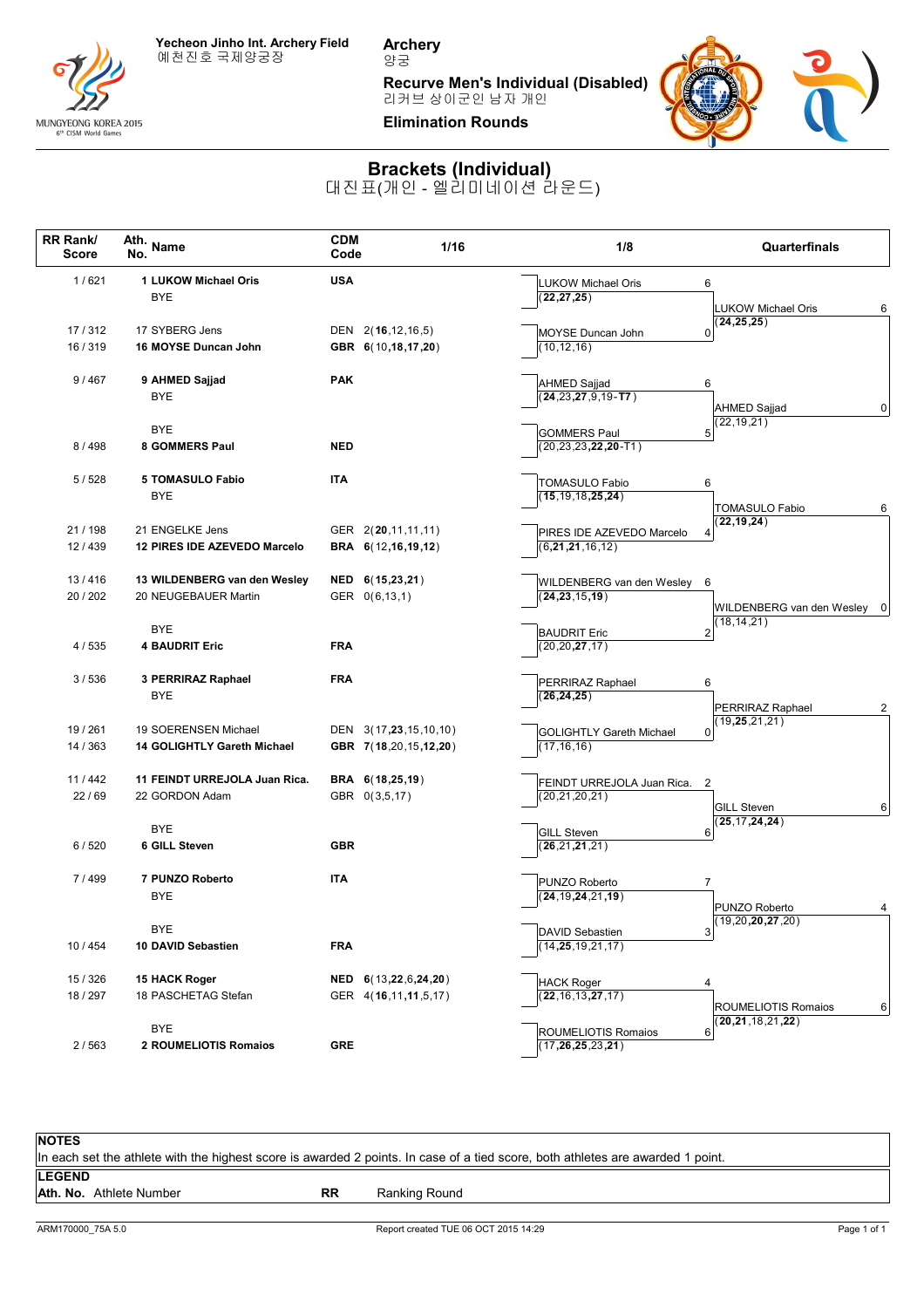**Yecheon Jinho Int. Archery Field** 예천진호 국제양궁장

MUNGYEONG KOREA 2015<br>
6<sup>th</sup> CISM World Games

MON 5 OCT 2015 11:00

**Archery** 양궁

**Recurve Men's Individual (Disabled)** 리커브 상이군인 남자 개인



**Ranking Round** 랭킹 라운드

**Results (Individual - Ranking Round)** 경기 결과(개인전 -랭킹라운드)

| Rank | <b>Athlete</b><br>No. | <b>Name</b>                     | <b>CDM</b><br>Code | 1st Half | 2nd Half | 10's         |                | X's Score |  |
|------|-----------------------|---------------------------------|--------------------|----------|----------|--------------|----------------|-----------|--|
| 1    | 28A                   | <b>LUKOW Michael Oris</b>       | <b>USA</b>         | 310/1    | 311 / 1  | 15           | 5              | 621       |  |
| 2    | 36A                   | <b>ROUMELIOTIS Romaios</b>      | <b>GRE</b>         | 281/2    | 282/2    | 11           | 2              | 563       |  |
| 3    | 30 <sub>B</sub>       | PERRIRAZ Raphael                | <b>FRA</b>         | 260 / 3  | 276/5    | 10           | 2              | 536       |  |
| 4    | 29B                   | <b>BAUDRIT Eric</b>             | <b>FRA</b>         | 255/4    | 280/3    | 6            | $\overline{c}$ | 535       |  |
| 5    | 32A                   | <b>TOMASULO Fabio</b>           | <b>ITA</b>         | 250/6    | 278/4    | 6            | 3              | 528       |  |
| 6    | 32B                   | <b>GILL Steven</b>              | <b>GBR</b>         | 255/5    | 265/6    | 5            | 0              | 520       |  |
| 7    | 31A                   | PUNZO Roberto                   | <b>ITA</b>         | 250/6    | 249/8    | $\mathbf{1}$ | 0              | 499       |  |
| 8    | 29A                   | <b>GOMMERS Paul</b>             | <b>NED</b>         | 237/9    | 261/7    | 5            | 0              | 498       |  |
| 9    | 36B                   | AHMED Sajjad                    | <b>PAK</b>         | 246/8    | 221/11   | 2            | 0              | 467       |  |
| 10   | 31B                   | <b>DAVID Sebastien</b>          | <b>FRA</b>         | 231/10   | 223 / 10 | $\mathbf{1}$ | 0              | 454       |  |
| 11   | 27A                   | FEINDT URREJOLA Juan Ricardo    | <b>BRA</b>         | 209 / 12 | 233/9    | 5            | $\mathbf 0$    | 442       |  |
| 12   | 26A                   | PIRES IDE AZEVEDO Marcelo       | <b>BRA</b>         | 226 / 11 | 213/13   | 4            | $\mathbf{1}$   | 439       |  |
| 13   | 28B                   | WILDENBERG van den Wesley       | <b>NED</b>         | 198 / 14 | 218/12   | 4            | $\mathbf{1}$   | 416       |  |
| 14   | 35B                   | <b>GOLIGHTLY Gareth Michael</b> | <b>GBR</b>         | 178 / 16 | 185 / 14 | 5            | 2              | 363       |  |
| 15   | 30A                   | <b>HACK Roger</b>               | <b>NED</b>         | 206/13   | 120 / 19 | 0            | 0              | 326       |  |
| 16   | 33B                   | MOYSE Duncan John               | <b>GBR</b>         | 136 / 17 | 183/15   | $\mathbf{1}$ | 0              | 319       |  |
| 17   | 26B                   | SYBERG Jens                     | <b>DEN</b>         | 185/15   | 127/18   | $\mathbf{1}$ | 0              | 312       |  |
| 18   | 35A                   | PASCHETAG Stefan                | <b>GER</b>         | 126/18   | 171/17   | $\mathbf{1}$ | $\mathbf 0$    | 297       |  |
| 19   | 27B                   | SOERENSEN Michael               | <b>DEN</b>         | 88 / 21  | 173/16   | 2            | 0              | 261       |  |
| 20   | 34A                   | <b>NEUGEBAUER Martin</b>        | <b>GER</b>         | 104/19   | 98 / 21  | 0            | $\mathbf 0$    | 202       |  |
| 21   | 33A                   | <b>ENGELKE Jens</b>             | <b>GER</b>         | 99/20    | 99 / 20  | 0            | 0              | 198       |  |
| 22   | 34B                   | <b>GORDON Adam</b>              | <b>GBR</b>         | 13/22    | 56 / 22  | 0            | 0              | 69        |  |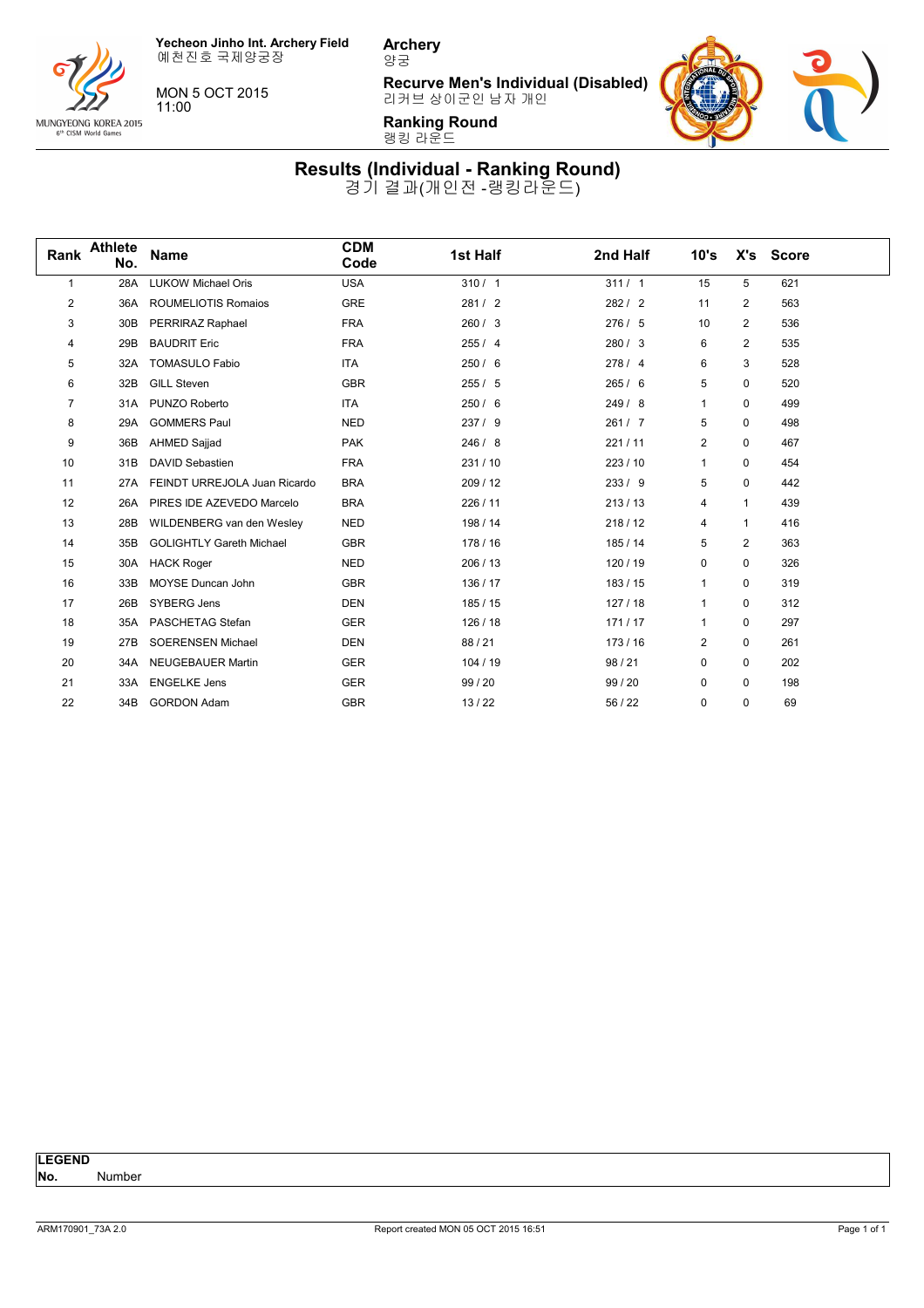

MUNGYEONG KOREA 2015<br>6<sup>th</sup> CISM World Games

TUE 6 OCT 2015 10:30

**Archery** 양궁

**Recurve Men's Individual (Disabled)** 리커브 상이군인 남자 개인

**1/8 Eliminations**

16강전



### **Match Results (Individual)**

개인전 경기 결과

#### **Match Number: 57**

Name: **LUKOW Michael Oris (USA)** TARGET: 45

**\_\_\_\_\_\_\_\_\_\_ TARGET: 46** Name: **MOYSE Duncan John (GBR)**

Athlete No: **16**

Athlete No: **1**

| <b>Set</b>     |              | <b>Arrows</b> |   | <b>Score</b> |   | <b>Set Points</b> |
|----------------|--------------|---------------|---|--------------|---|-------------------|
| 1              | 8            | 8             | 6 | 22           | 2 |                   |
| $\overline{2}$ | 9            | 9             | 9 | 27           | 2 |                   |
| 3              | 10           | 8             |   | 25           | 2 |                   |
| 4              |              |               |   |              |   |                   |
| 5              |              |               |   |              |   |                   |
|                | Match Total: |               |   | 74           | 6 | Total             |

**Winner**

|              | <b>SEL FUILLS</b> |   |
|--------------|-------------------|---|
| $\mathbf 2$  |                   | 0 |
| $\mathbf{2}$ |                   | 0 |
| $\mathbf 2$  |                   | 0 |
|              |                   |   |
|              |                   |   |
| 6            | Total             |   |

|   | <b>Set</b> |   | <b>Arrows</b> |   |    |  |
|---|------------|---|---------------|---|----|--|
| 0 |            |   | 3             | M | 10 |  |
| 0 | 2          | 9 | 3             | M | 12 |  |
| 0 | 3          |   | 6             | 3 | 16 |  |
|   | 4          |   |               |   |    |  |
|   | 5          |   |               |   |    |  |
| 0 |            |   | Match Total:  |   |    |  |

Total 10's and X's  $\begin{array}{|c|c|} \hline \end{array}$  0 0

| Total 10's and X's |
|--------------------|
|--------------------|

#### **NOTES**

In each set the athlete with the highest score is awarded 2 points. In case of a tied score, both athletes are awarded 1 point.

#### **LEGEND**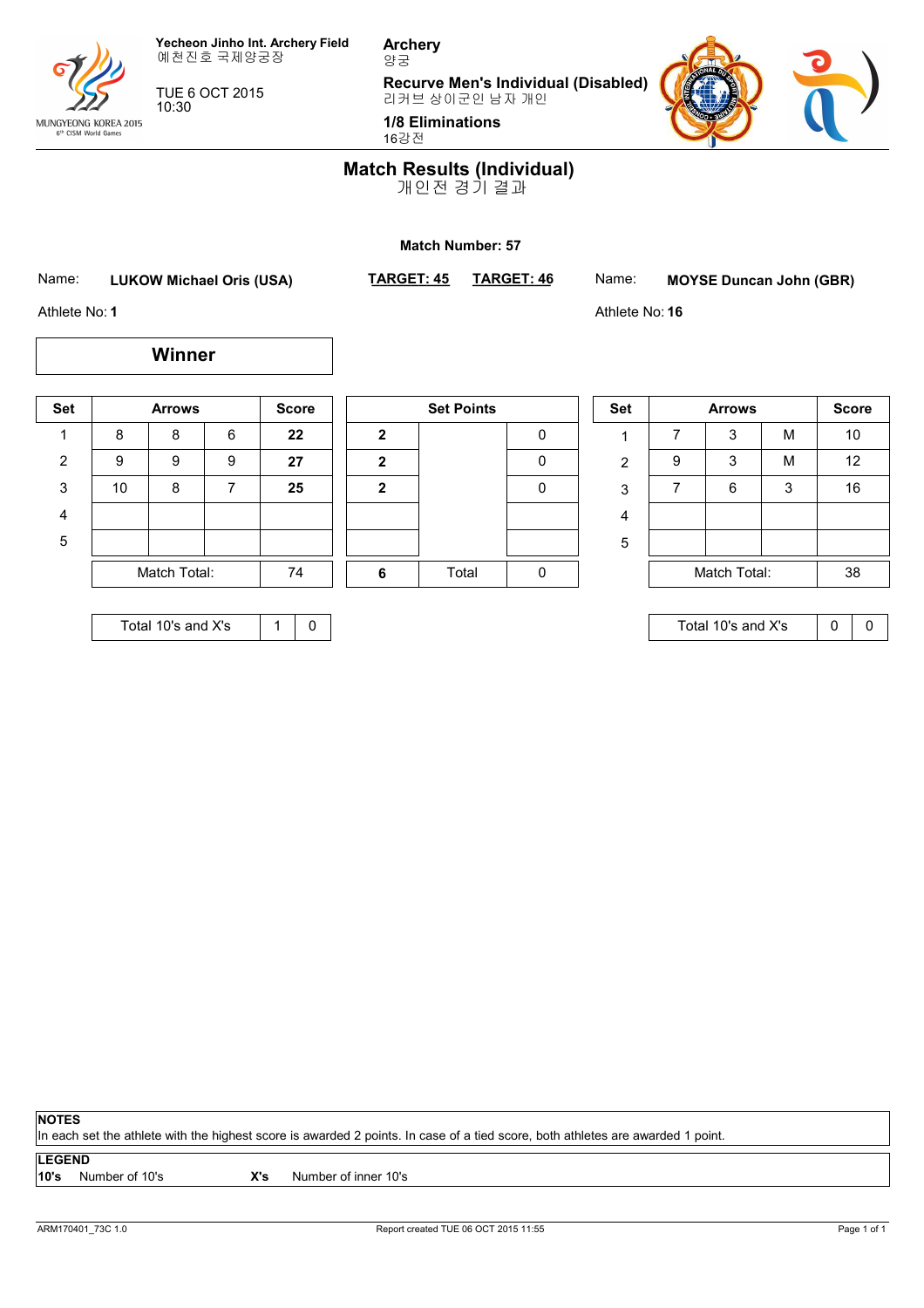

MUNGYEONG KOREA 2015<br>
6<sup>th</sup> CISM World Games

TUE 6 OCT 2015 11:00

**Recurve Men's Individual (Disabled)** 리커브 상이군인 남자 개인



**Quarterfinals** 8강전

**Archery** 양궁

### **Match Results (Individual)**

개인전 경기 결과

#### **Match Number: 77**

Name: **LUKOW Michael Oris (USA)** TARGET: 23

**\_\_\_\_\_\_\_\_\_\_ TARGET: 24** Name: **AHMED Sajjad (PAK)**

Athlete No: **9**

Athlete No: **1**

| <b>Set</b> |              | <b>Arrows</b> |    | <b>Score</b> |              | <b>Set Points</b> |
|------------|--------------|---------------|----|--------------|--------------|-------------------|
|            |              |               |    |              |              |                   |
|            | 9            | 8             | 7  | 24           | $\mathbf{2}$ |                   |
| 2          | 9            | 9             | 7  | 25           | $\mathbf{2}$ |                   |
| 3          | 10           | 8             | 7  | 25           | $\mathbf{2}$ |                   |
| 4          |              |               |    |              |              |                   |
| 5          |              |               |    |              |              |                   |
|            | Match Total: |               | 74 | 6            | Total        |                   |
|            |              |               |    |              |              |                   |

**Winner**

| <b>Set Points</b> |       |   |  |  |  |  |  |
|-------------------|-------|---|--|--|--|--|--|
| $\mathbf{2}$      |       | 0 |  |  |  |  |  |
| $\mathbf{2}$      |       | 0 |  |  |  |  |  |
| $\mathbf{2}$      |       | 0 |  |  |  |  |  |
|                   |       |   |  |  |  |  |  |
|                   |       |   |  |  |  |  |  |
| ຨ                 | Total | n |  |  |  |  |  |

|   | <b>Set</b> |              | <b>Score</b> |   |    |
|---|------------|--------------|--------------|---|----|
| 0 |            | 10           | 8            |   | 22 |
| 0 | 2          | 8            | 6            | 5 | 19 |
| 0 | 3          | 8            |              | 6 | 21 |
|   | 4          |              |              |   |    |
|   | 5          |              |              |   |    |
| 0 |            | Match Total: | 62           |   |    |

Total 10's and X's  $\begin{array}{|c|c|c|c|c|} \hline 1 & 0 \\ \hline \end{array}$ 

| Total 10's and X's |  |  |  |
|--------------------|--|--|--|
|--------------------|--|--|--|

**NOTES**

In each set the athlete with the highest score is awarded 2 points. In case of a tied score, both athletes are awarded 1 point.

**LEGEND**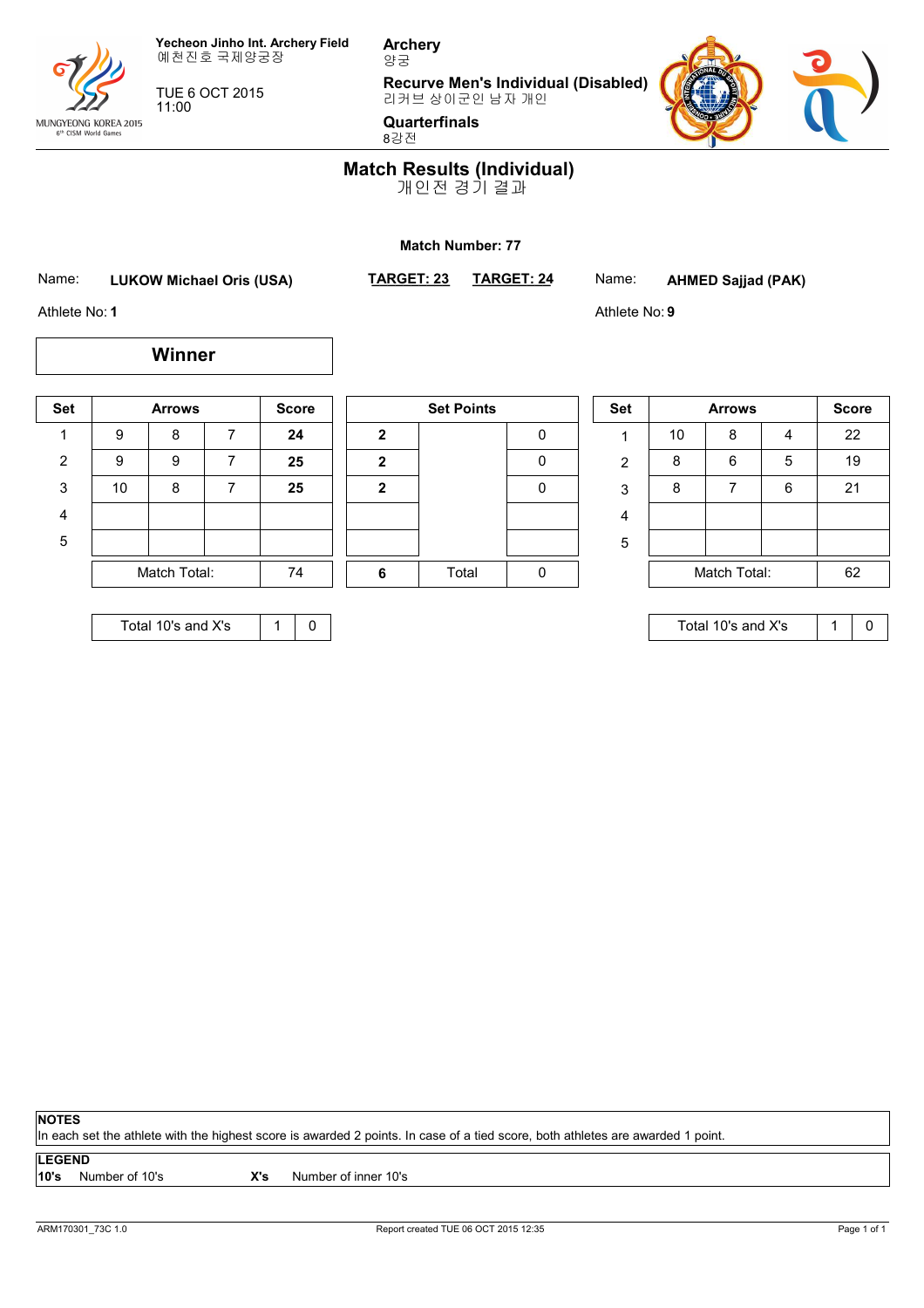

TUE 6 OCT 2015

11:30

**Archery** 양궁

**Recurve Men's Individual (Disabled)**



**Semifinals** 4강전



### **Match Results (Individual)**

개인전 경기 결과

#### **Match Number: 85**

Name: **LUKOW Michael Oris (USA)** TARGET: 17

**Winner**

**\_\_\_\_\_\_\_\_\_\_ TARGET: 18** Name: **TOMASULO Fabio (ITA)**

Athlete No: **5**

Athlete No: **1**

MUNGYEONG KOREA 2015<br>
6<sup>th</sup> CISM World Games

| <b>Set</b>     |              | <b>Arrows</b> |   | <b>Score</b> |              | <b>Set Points</b> |
|----------------|--------------|---------------|---|--------------|--------------|-------------------|
| 1              | 9            | 9             | 8 | 26           | 2            |                   |
| $\overline{2}$ | X            | 10            | 9 | 29           | $\mathbf{2}$ |                   |
| 3              | 9            | 8             | 7 | 24           | 2            |                   |
| 4              |              |               |   |              |              |                   |
| 5              |              |               |   |              |              |                   |
|                | Match Total: |               |   | 79           | 6            | Total             |
|                |              |               |   |              |              |                   |

| Total 10's and X's |  |
|--------------------|--|
|--------------------|--|

|              | <b>Set Points</b> |   |
|--------------|-------------------|---|
| $\mathbf{2}$ |                   | 0 |
| $\mathbf{2}$ |                   | 0 |
| $\mathbf{2}$ |                   | 0 |
|              |                   |   |
|              |                   |   |
| 6            | Total             |   |

|   | <b>Set</b> | <b>Arrows</b> |   |   | <b>Score</b> |
|---|------------|---------------|---|---|--------------|
| 0 |            | х             | 8 |   | 25           |
| 0 | 2          | 8             |   |   | 19           |
| 0 | 3          | 8             |   | 6 | 21           |
|   | 4          |               |   |   |              |
|   | 5          |               |   |   |              |
| 0 |            | Match Total:  |   |   | 65           |

Total 10's and X's  $\begin{array}{|c|c|c|c|c|} \hline 1 & 1 \end{array}$ 

**NOTES**

In each set the athlete with the highest score is awarded 2 points. In case of a tied score, both athletes are awarded 1 point.

**LEGEND**